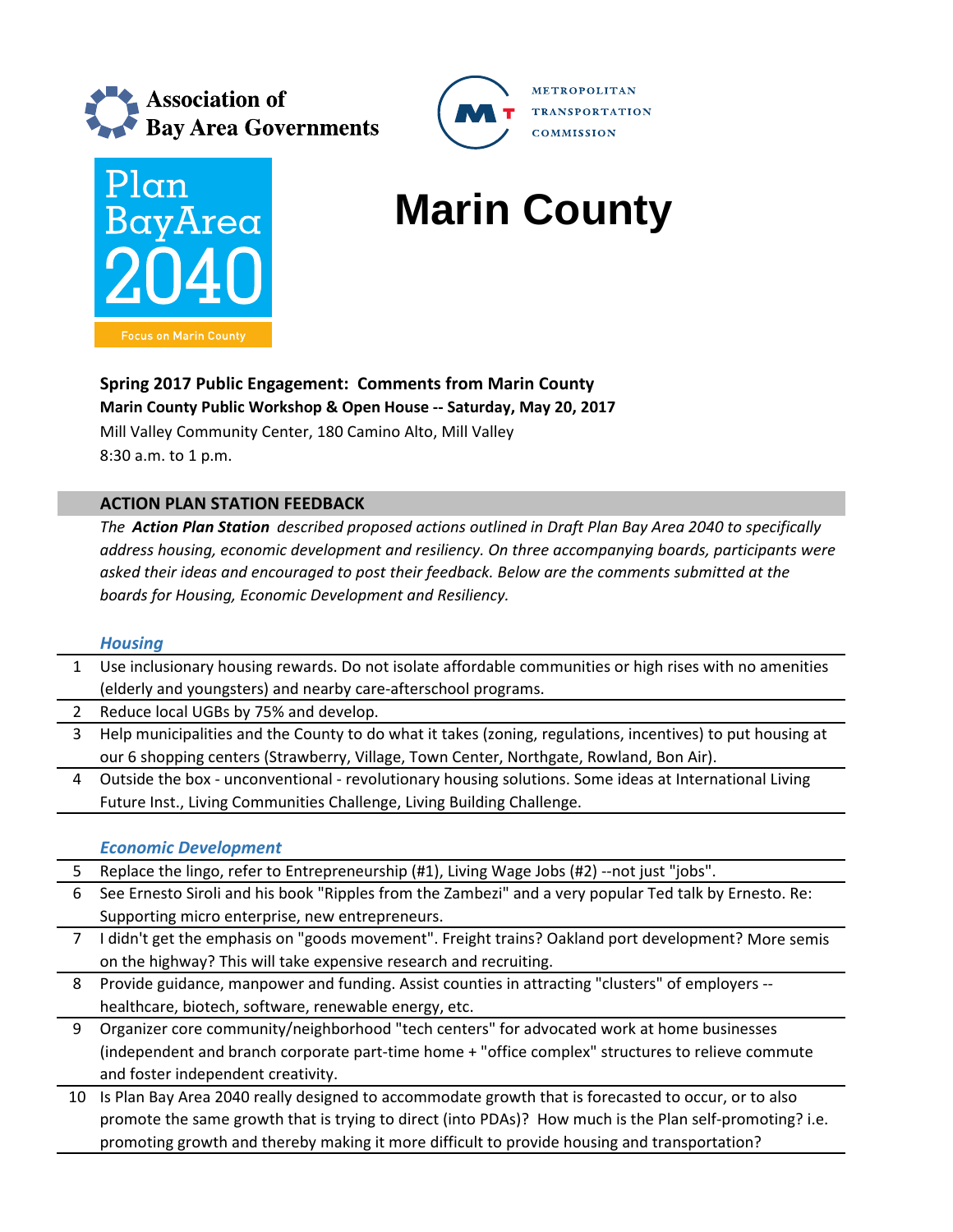#### *Resiliency*

- 11 Regional Governance: Leading from the Emerging Future: From Ego to Eco System Economies (book) Theory U group
- 12 Windtunneling.com. Jane Lorrand (former Green MBA co‐founder), Bruce McKensie (Consultants)
- 13 Disallow any further building in projected (‐>50 years) flood zones. (Duh)
- 14 Orderly Retreat: gather data on homes/buildings destined to be flooded; municipalities/county purchase these in priority order; lease back to tenants until it becomes untenable; move or tear down.
- 15 Re: Resilience Housing Projects: Do not encourage or permit affordable housing on already identified flood plains (future potential inundated new developed parcels).
- 16 Possible future plan: risk avoidance, skew future development uphill and inland
- 17 Drawdown: educating women/girls; empowering women/girls; family planning.

### **ACTIVITY STATION FEEDBACK**

*The Activity Station offered participants seven prompts to share additional ideas for how to address housing, economic development and resiliency. Below are the comments received at the Marin County public workshop and open house.*

#### *The best way to create more housing in the Bay Area is…*

- 1 International Living Future Inst., their Living Communities and Living Buildings challenge.
- 2 Eliminate building code restrictions, i.e. "x" number of parking places for Jr. 2nd units.
- 3 Build more transit‐oriented development!

### *To keep the region's economy growing, we should…*

- Set up lots of sustainable business free-to-the-public support centers i.e. Ernesto Sirolli-style (see his TED talk/book).
- 5 Stop trying to manage it central planning does not work. Learn from Venezuela and other centrally planned economies.
- 6 Leave it alone.

*To prevent displacement, I recommend…*

- 7 Allow communities to do planning, not central planning that rewards political insiders.
- 8 Housing options at all income levels.

*To solve the Bay Area housing crisis, I recommend that we…*

9 Allow the people to build housing of their own choice and free will.

#### *We can create a more resilient Bay Area by…*

- 10 1. Listening to the people 2. Listen to the markets. 3. Respect independence and freedom.
- 11 Implementing region-wide systems thinking models. (See Presencing.org, the M.I.T. Theory U group.)

*We need a transportation system that…*

- 12 Reliable, frequent and cheap.
- 13 Prioritizes bus rapid transit on highways with bike lanes connecting neighborhoods.
- 14 Takes BART from Richmond to San Rafael.
- 15 Gives people a viable alternative to driving.
- 16 Acknowledges the needs of workers that serve local clients ‐ not just commuters.
- 17 Doesn't penalize mobility costs for small business and labor.

18 Does not kill wildlife.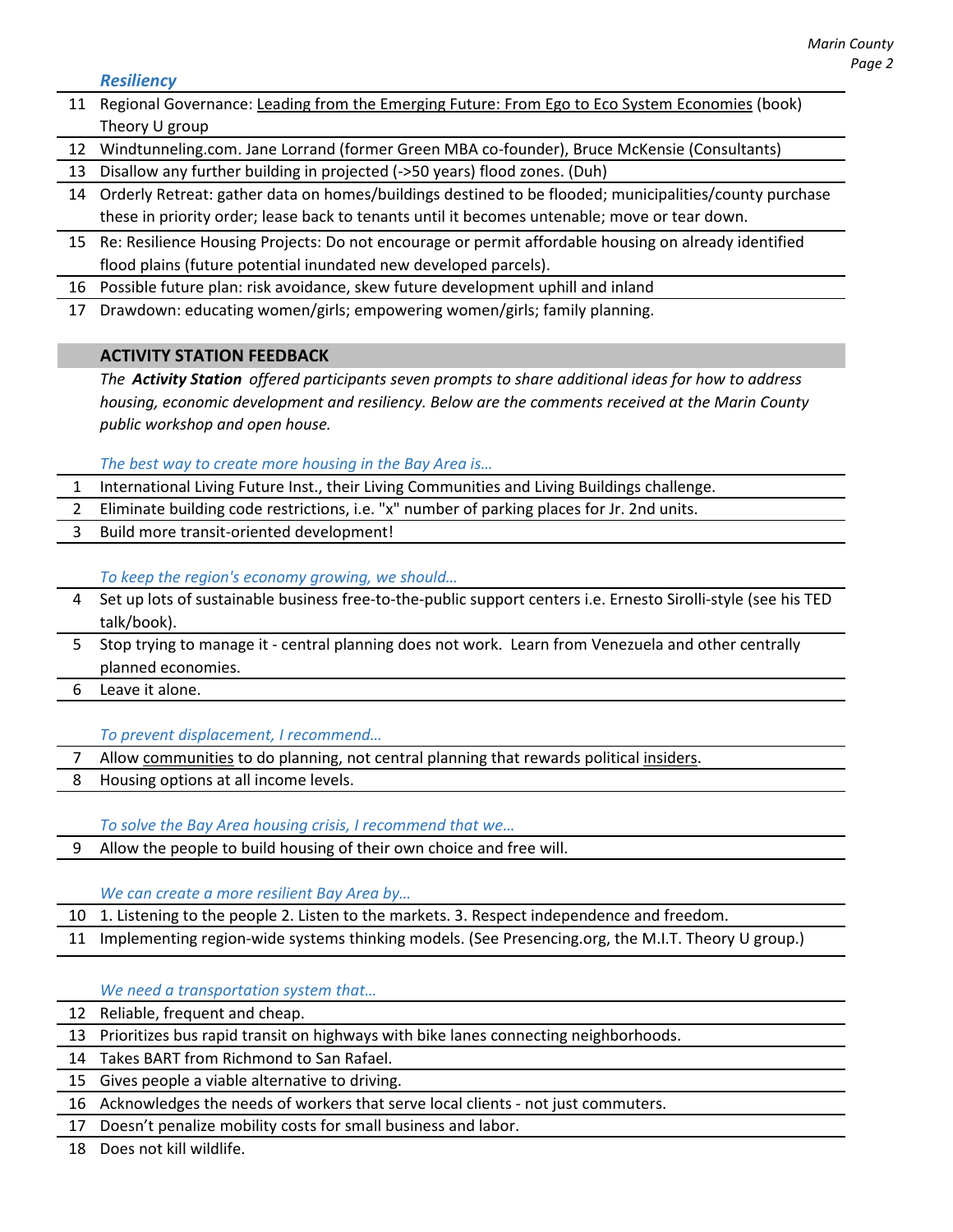#### **FEEDBACK VIA WRITTEN COMMENT FORMS**

*Some participants submitted additional comments via a comment form available at the open houses. Below are comments received at the Marin County Open House.* 

- 1 Please stop trying to tell us how to live. We want to decide for ourselves. Accept the fact that your idea for "transit housing" will cause a health epidemic. Stop your mission creep, and do your job. Fix the roads.
- 2 If you do not build, they won't come. Our infrastructure is overtaxed. Population growth is ill-advised until the "hugely transformative" transportation changes are accomplished. We have one of the 4 worst traffic situations in the country in our MSA. Shame on you! I do not trust MTC or ABAG.
- 3 Get rid of the state's mandates. They are way beyond their useful life! Archaic.

4 Matt said that PBA will not fund transportation improvements…that's disappointing if true. I hope that regional and local development plans should be coordinated with transportation funding, which is the prime \$ source available for influencing the form of our future. After the Q&A, I understand it better. Thank you.

- 5 Thank you for an informative and successful workshop. Public displays were helpful, speakers knowledgeable and responsive to questions! This is a great model!
- 6 We need raw numbers used in the (not legible) approximations. Give us the raw #s, don't interpret them for us.

7 I would like to know to what extent the projections account for projected sea level rise and increased adoption of low emission electric vehicles. It would be unfortunate to try to develop less dense areas to reduce GHG only to discover that the development doesn't achieve that end. Once green space is ceded to development, it never goes back and that is the unique value of Marin. Let's not lose our unique value in a misguided attempt to lower GHG.

- 8 It is patently absurd that you represent that additional HOUSING will make Marin more walkable, environmentally friendly. New housing will be occupied by people who work outside of Marin ‐ as there are very few employers in Marin which provide employment suitable for our demographic. If you were doing comprehensive planning, we would be adding new employers, not more housing!
- 9 Need a US flag and start with Pledge. Marin has always been a bedroom community with most commuting to SF. Quality of life (i.e. open space) has come at expense of homeowners. Local control. This is all a bunch of BS.

Increase the GG bus service and get out of this regional nonsense and support residents by reducing taxes.

- 11 1. If MTC were to move aggressively on fixing the Richmond/San Rafael bridge lane addition, it would: (1) solve the 101/580 congestion; (2) reduce the idling car pollution (GHG). This will impact future plans greatly. Stop the foot dragging.
- 12 Bicycles are a very minor part of transportation. Why all the money going to bike lanes, etc. as a transportation solution? It doesn't make sense!
- 13 Excessive regulation and permitting drives up the cost of housing. Why is this regulatory fetish encouraged?
- 14 Bay Area youth commissions should be more involved in long‐term transportation planning.
- 15 If housing production (and affordability) can't keep up, how can we slow the economy?
- 16 Need to make clear the impact of SB1 and RM3 revenues.
- *17 Marin workshop format is MUCH better than open houses in other counties.*
- 18 If funding should be proportionate by mode, shouldn't investment in bicycles be very low?
- 19 The proposed PDA‐brand approach needs to be supplemented by incentives and emphasis for CBDs (central business districts) and traditional town centers. There are the historic transit‐oriented developments in Marin, walkable and service-rich. This approach would complement the emphasis on the region's traditional big cities. It would also decrease the tendency for local jurisdictions to avoid more housing by not adopting PDAs.
- 20 I oppose creating a fast, for fee lane on our highways. These faster lanes will only be used by the well-to-do. Their wealth (our wealth) has been created on the backs of the poor, who will not have the benefits of the transport expansion. Fee lanes are unfair! Creates burdens on the people and families of those who have been the basis a wealth - those who have + do support the livelihood and conveniences we enjoy. We must not create more difficulty for them. Funds must go to supporting public transit, buses.
- 21 I prefer the EEJ alternative.